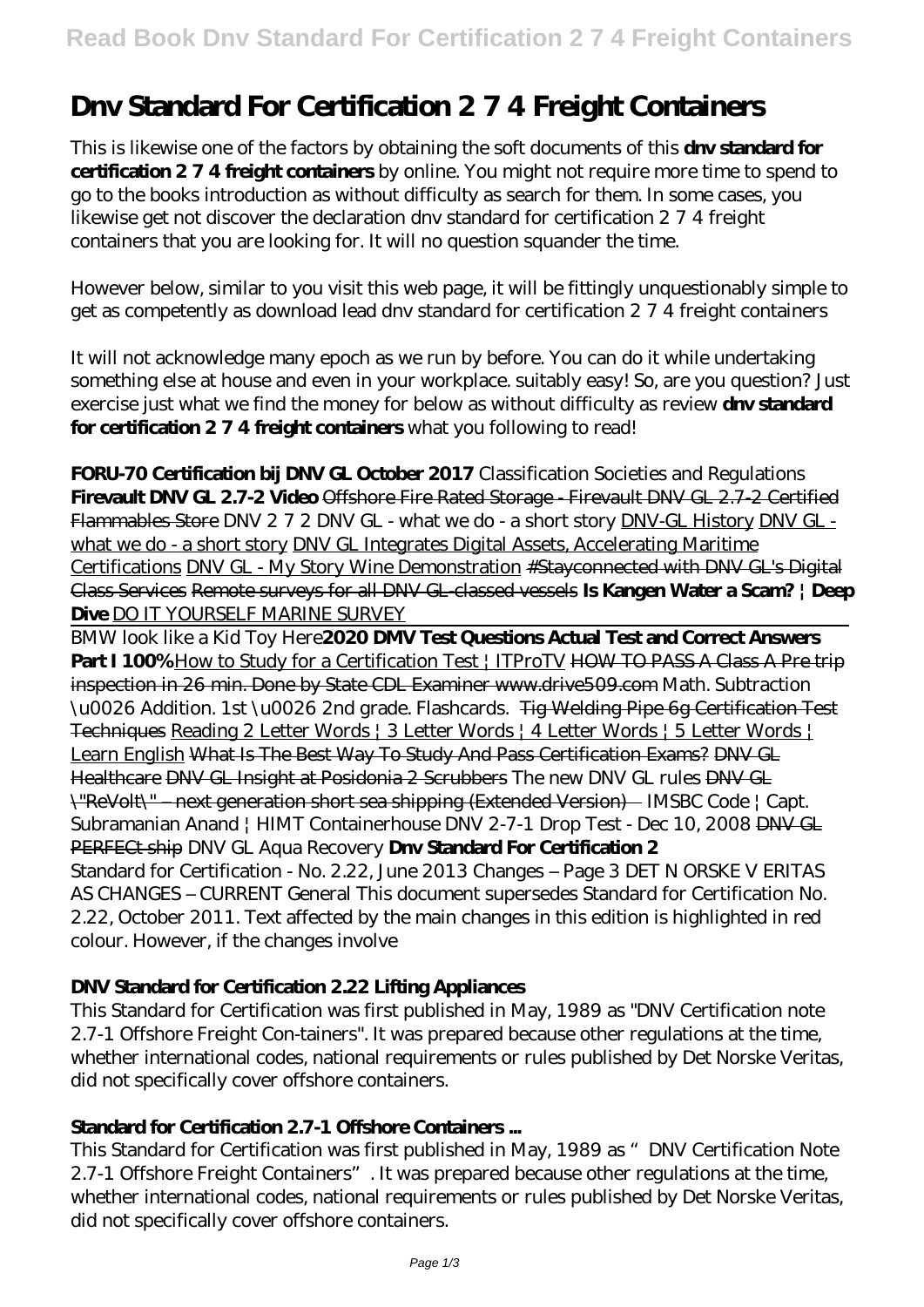# **DNV Standard for Certification 2.7-1 Offshore Containers**

We would like to show you a description here but the site won't allow us.

## **Rules and standards - DNV GL**

STANDARD FOR CERTIFICATION No. 2.22. LIFTING APPLIANCESOCTOBER 2008. This Standard for Certification includes all amendments and corrections up to April 2009. DET NORSKE VERITAS. FOREWORDDET NORSKE VERITAS (DNV) is an autonomous and independent foundation with the objectives of safeguarding life, property and the environment, at sea and onshore.

## **DNV Standard 2-22 - Lifting Appliances - [PDF Document]**

One of the most important is the British / European Standard or better known as BS/EN12079, containers certified to DNV 2.7-1 also comply with these standards. Most commonly DNV 2.7-1 Containers are used for storage, transportation and hiring on offshore sites.

## **Confused About DNV 2.7-1 Certification?**

DNV 2.7-1 DNV 2.7-1 was first published May 1989 as "DNV Certification Note 2.7-1 Offshore Freight Containers", the most recent version "DNV Standard for Certification No. 2.7-1 Offshore Containers" was released in June 2013. The standard defines minimum technical and safety related requirements to be used as a basis on which to Certify ...

# **DNV 2.7-1 certified - DNV GL**

STANDARD FOR CERTIFICATION No. 2.4. ENVIRONMENTAL TEST SPECIFICA- TION FOR INSTRUMENTATION AND AUTOMATION EQUIPMENT. APRIL 2006. FOREWORD. DET NORSKE VERITAS (DNV) is an autonomous and independent foundation with the objectives of safeguarding life, prop- erty and the environment, at s ea and onshore.

## **DNV Standard for Certification 2.4 Environmental Test ...**

DNV GL rules and standards. Includes rules for classification, service specifications, standards and recommended practices. DNV rules and standards. Rules and supporting documents, service specifications, statutory interpretations, standards etc. GL rules and guidelines. Including rules and guidelines for maritime, renewable certification and ...

## **Rules and standards - DNV GL**

DNV GL rules, standards and guidelines. 29 October 2020 DNV GL Rules for Ships - October 2020 edition. The 2020 October edition of DNV GL rules for Ships is now available.

## **Rules and standards - DNV GL**

DNV Standard for Certification No 2.7-3 covers all other types of portable offshore units, other than offshore containers. The standard is built on the DNV Standard for Certification No 2.7-1. It is also the intention that PO Units certified according to this standard will meet all relevant requirements in DNV Rules for Planning

#### **PORTABLE OFFSHORE UNITS**

DNV GL Standards for Certification 2.7-1, 2.7-2, and 2.7-3 represent a suite of globallyrecognized standards for the certification of offshore service containers. With due consideration given to international codes and standards and the developing needs of the offshore market and our customers, our individual standards stand alone for specific types of equipment, next to complement one another, addressing all physical configurations and